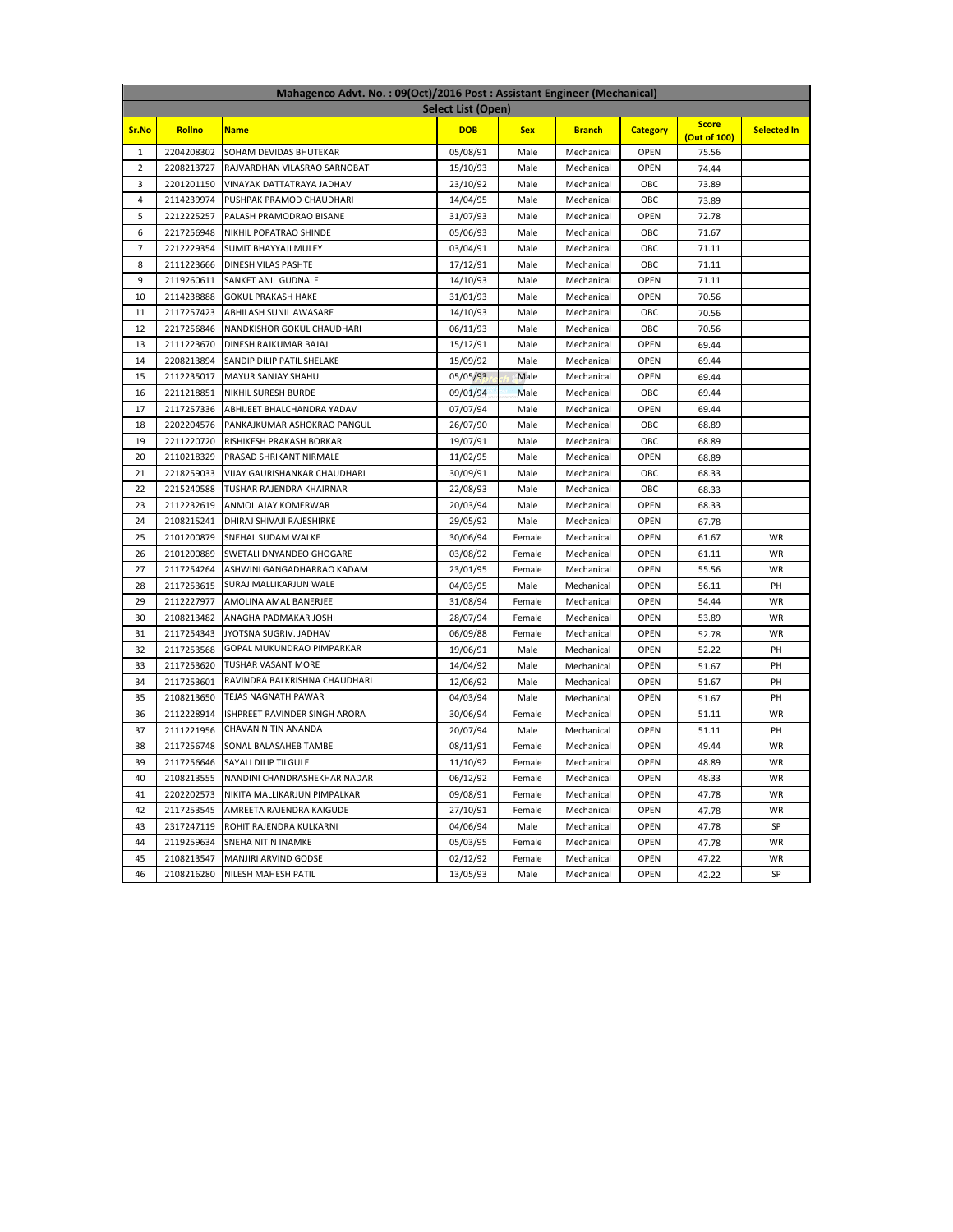| <b>Wait List (Open)</b> |                          |                                                                 |                        |                  |                          |                     |                              |                    |
|-------------------------|--------------------------|-----------------------------------------------------------------|------------------------|------------------|--------------------------|---------------------|------------------------------|--------------------|
| Sr.No                   | <b>Rollno</b>            | <b>Name</b>                                                     | <b>DOB</b>             | <b>Sex</b>       | <b>Branch</b>            | <b>Category</b>     | <b>Score</b><br>(Out of 100) | <b>Selected In</b> |
| $\mathbf{1}$            | 2110217763               | ASHISH KALIDAS KOLGE                                            | 11/08/93               | Male             | Mechanical               | <b>OPEN</b>         | 67.78                        |                    |
| 2                       | 2119260269               | OMKAR ARUN KULKARNI                                             | 24/08/94               | Male             | Mechanical               | <b>OPEN</b>         | 67.78                        |                    |
| 3                       | 2115241136               | AMOL BABAJI SAPKAL                                              | 22/02/90               | Male             | Mechanical               | <b>OPEN</b>         | 67.22                        |                    |
| 4                       | 2110217708               | AJAY DHANAJI JADHAV                                             | 27/10/90               | Male             | Mechanical               | <b>OPEN</b>         | 67.22                        |                    |
| 5                       | 2317244585               | PUSHKARAJ MADHAVRAO PARSHETTE                                   | 14/08/92               | Male             | Mechanical               | <b>OPEN</b>         | 67.22                        |                    |
| 6                       | 2317247085               | ROHIT ASHOK LAKHANI                                             | 26/07/93               | Male             | Mechanical               | <b>OPEN</b>         | 67.22                        |                    |
| 7                       | 2217243044               | AKSHAY SOPAN SHINDE                                             | 06/06/94               | Male             | Mechanical               | <b>OPEN</b>         | 67.22                        |                    |
| 8                       | 2211220757               | ROJENKOSHY JOHN                                                 | 05/10/94               | Male             | Mechanical               | OPEN                | 67.22                        |                    |
| 9                       | 2217248119               | CHANDRABHAN UMEDSINGH BHADORIA                                  | 20/11/88               | Male             | Mechanical               | <b>OPEN</b>         | 66.67                        |                    |
| 10                      | 2211222261               | SANTOSH ASHOK SALUNKHE                                          | 17/07/92               | Male             | Mechanical               | <b>OPEN</b>         | 66.67                        |                    |
| 11                      | 2111222849               | AVINASH VIRUPAKSH DESAI                                         | 14/04/93               | Male             | Mechanical               | <b>OPEN</b>         | 66.67                        |                    |
| 12                      | 2119260483               | PRATIK DILIPRAO JADHAV                                          | 24/06/94               | Male             | Mechanical               | <b>OPEN</b>         | 66.67                        |                    |
| 13                      | 2201200902               | PRADIP SANJAY BOBADE                                            | 20/10/94               | Male             | Mechanical               | <b>OPEN</b>         | 66.67                        |                    |
| 14                      | 2115241101               | AMAN NARENDRA VINCHURKAR                                        | 29/06/92               | Male             | Mechanical               | <b>OPEN</b>         | 66.11                        |                    |
| 15                      | 2205210329               | ROHIT SANJAY SHINDE                                             | 23/05/95               | Male             | Mechanical               | <b>OPEN</b>         | 66.11                        |                    |
| 16                      | 2104206970               | MONICA HARISHACHNDRA WALUJAKAR<br><b>MANALI MUKUND SHINDE</b>   | 06/09/93               | Female           | Mechanical               | <b>OPEN</b>         | 47.22                        | WR<br>WR           |
| 17<br>18                | 2117255256<br>2108215302 | SHWETALI SAYAJIRAO PATIL                                        | 20/02/95<br>26/07/93   | Female<br>Female | Mechanical<br>Mechanical | OPEN<br><b>OPEN</b> | 46.67<br>46.11               | WR                 |
| 19                      | 2117256577               | PRIYANKA NIVRUTTI PATIL                                         | 10/01/95               | Female           | Mechanical               | <b>OPEN</b>         | 46.11                        | WR                 |
| 20                      | 2117255292               | NAMRATA MAHADEO KADAM                                           | 07/08/91               | Female           | Mechanical               | <b>OPEN</b>         | 45.56                        | WR                 |
| 21                      | 2111221975               | GAYATRI VIJAY MALEKAR                                           | 18/10/91               | Female           | Mechanical               | <b>OPEN</b>         | 45.56                        | WR                 |
| 22                      | 2106210874               | PAWAR JAYSHREE DIPAKRAO                                         | 20/05/95               | Female           | Mechanical               | <b>OPEN</b>         | 45.56                        | WR                 |
| 23                      | 2217251704               | INDRAJEET NARSU MAGDUM                                          | 29/06/90               | Male             | Mechanical               | <b>OPEN</b>         | 41.11                        | SP                 |
|                         |                          |                                                                 | Select List (OBC)      |                  |                          |                     |                              |                    |
| Sr.No                   | <b>Rollno</b>            | <b>Name</b>                                                     | <b>DOB</b>             | <b>Sex</b>       | <b>Branch</b>            | <b>Category</b>     | <b>Score</b>                 | <b>Selected In</b> |
|                         |                          |                                                                 |                        |                  |                          |                     | (Out of 100)                 |                    |
| $\mathbf{1}$            | 2114238989               | KAPIL LAXMAN BAGUL                                              | 14/06/94               | Male             | Mechanical               | OBC                 | 67.22                        |                    |
| 2                       | 2112234980               | MANOJ LAKHAN KANOJIYA                                           | 17/09/90               | Male             | Mechanical               | OBC                 | 66.67                        |                    |
| 3                       | 2112230830               | AKASH GIRIDHARRAO THUTE                                         | 27/11/92               | Male             | Mechanical               | OBC                 | 66.67                        |                    |
| 4                       | 2202203489               | CHAITANYA BABURAO SAKHARE                                       | 04/06/94               | Male             | Mechanical               | OBC                 | 66.67                        |                    |
| 5                       | 2114239827               | PANKAJ SHAM KOTE                                                | 14/11/94               | Male             | Mechanical               | OBC                 | 65.56                        |                    |
| 6                       | 2217250294               | GAJANAN DILEEP CHAME                                            | 15/05/92               | Male             | Mechanical               | OBC                 | 65                           |                    |
| 7<br>8                  | 2108215983<br>2212231204 | JAYPAL DINKAR MALI<br>VISHAL HARIPRASAD JAISWAL                 | 16/10/92               | Male<br>Male     | Mechanical<br>Mechanical | OBC<br>OBC          | 65                           |                    |
| 9                       | 2104208753               | DEEPAK ASHOK PATIL                                              | 19/07/93<br>14/04/88   | Male             | Mechanical               | OBC                 | 65<br>64.44                  |                    |
| 10                      | 2217256883               | NEIL ASHOKRAO INGOLE                                            | 22/06/94               | Male             | Mechanical               | OBC                 | 64.44                        |                    |
| 11                      | 2110218251               | KUMAR JAWAHARLAL KUMBHAR                                        | 21/09/90               | Male             | Mechanical               | OBC                 | 63.89                        |                    |
| 12                      | 2217250422               | <b>GAURAV SHARAD BHOYAR</b>                                     | 05/07/90               | Male             | Mechanical               | OBC                 | 63.33                        |                    |
| 13                      | 2117256630               | SALONI SHRIKANT AMBEKAR                                         | 31/12/94               | Female           | Mechanical               | OBC                 | 52.78                        | WR                 |
| 14                      | 2112228981               | PALLAVI GUNWANT RAUT                                            | 31/07/93               | Female           | Mechanical               | OBC                 | 51.67                        | WR                 |
| 15                      | 2112228961               | NEHA SANJAY FUKE                                                | 08/02/93               | Female           | Mechanical               | OBC                 | 51.11                        | WR                 |
| 16                      | 2117254327               | JAGRUTI BALKRISHNA PHATANGARE                                   | 18/05/93               | Female           | Mechanical               | ОВС                 | 50.56                        | WR                 |
| 17                      | 2114236818               | PRATIKSHA BHASKAR JADHAV                                        | 15/09/92               | Female           | Mechanical               | OBC                 | 50                           | WR                 |
| 18                      | 2112233515               | HEMANT PADMAKAR DERKAR                                          | 16/12/89               | Male             | Mechanical               | OBC                 | 48.89                        | SP                 |
|                         |                          |                                                                 | <b>Wait List (OBC)</b> |                  |                          |                     |                              |                    |
| Sr.No                   | <b>Rollno</b>            | <b>Name</b>                                                     | <b>DOB</b>             | <b>Sex</b>       | <b>Branch</b>            | <b>Category</b>     | <b>Score</b>                 | <b>Selected In</b> |
|                         |                          |                                                                 |                        |                  |                          |                     | (Out of 100)                 |                    |
| 1                       | 2317253174               | SUHAS SHANTIKUMAR JAUNJAL                                       | 28/06/91               | Male             | Mechanical               | OBC                 | 63.33                        |                    |
| $\overline{2}$          | 2114238904               | HARSHAD ARUN AHIRRAO                                            | 03/11/91               | Male             | Mechanical               | OBC                 | 63.33                        |                    |
| 3                       | 2211222922               | YOGESH VISHWANATH CHAUDHARI                                     | 29/04/93               | Male             | Mechanical               | OBC                 | 63.33                        |                    |
| 4                       | 2112233100               | <b>GANESH SHRAVAN SHID</b>                                      | 26/06/93               | Male             | Mechanical               | OBC                 | 63.33                        |                    |
| 5                       | 2211222508               | SUSHIL MAHADEO PHARANDE                                         | 15/10/93               | Male             | Mechanical               | OBC                 | 63.33                        |                    |
| 6                       | 2317251250               | SHIVAJI MACHHINDRA VIBHUTE                                      | 06/01/90               | Male             | Mechanical               | OBC                 | 62.78                        |                    |
| $\overline{7}$          | 2104207538               | VIBHAVARI BHARAT NANDRE                                         | 22/03/95               | Female           | Mechanical               | OBC                 | 50                           | WR                 |
| 8                       | 2202202561               | KOMAL GULABRAO GAWANDE                                          | 21/02/94               | Female           | Mechanical               | OBC                 | 49.44                        | WR                 |
| 9<br>10                 | 2111222044<br>2317251874 | PARIJA RAJENDRA GHORDADEKAR<br>SHUBHAM DNYANESHWAR CHANDANKHEDE | 10/02/93<br>13/03/94   | Female<br>Male   | Mechanical<br>Mechanical | OBC<br>OBC          | 48.89<br>43.33               | WR<br>SP           |
|                         |                          |                                                                 |                        |                  |                          |                     |                              |                    |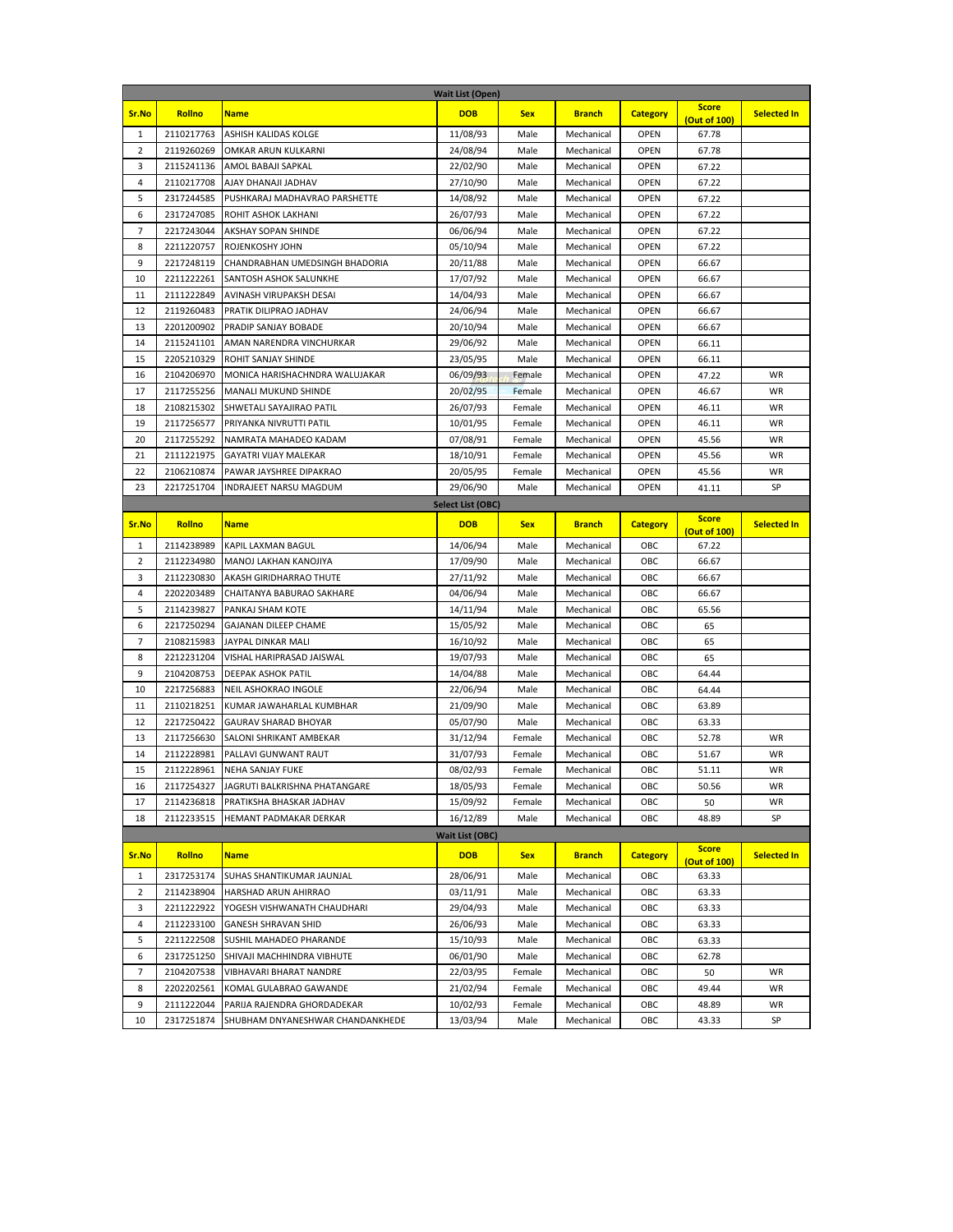| <b>Select List (SBC)</b> |                          |                                                       |                         |              |                          |                 |                              |                    |  |
|--------------------------|--------------------------|-------------------------------------------------------|-------------------------|--------------|--------------------------|-----------------|------------------------------|--------------------|--|
| Sr.No                    | Rollno                   | <b>Name</b>                                           | <b>DOB</b>              | <b>Sex</b>   | <b>Branch</b>            | <b>Category</b> | <b>Score</b><br>(Out of 100) | <b>Selected In</b> |  |
| $\mathbf{1}$             | 2111223706               | GAJANAN PRAKASH WAVHAL                                | 10/05/92                | Male         | Mechanical               | SBC             | 65.56                        |                    |  |
| $\overline{2}$           | 2117256758               | SONALI RAMESH MORE                                    | 25/08/92                | Female       | Mechanical               | <b>SBC</b>      | 48.89                        | WR                 |  |
|                          |                          |                                                       | <b>Wait List (SBC)</b>  |              |                          |                 |                              |                    |  |
| Sr.No                    | Rollno                   | <b>Name</b>                                           | <b>DOB</b>              | <b>Sex</b>   | <b>Branch</b>            | <b>Category</b> | <b>Score</b>                 | <b>Selected In</b> |  |
| $\mathbf{1}$             | 2203205256               | RAHUL BABASO YADAV                                    | 13/10/93                | Male         | Mechanical               | SBC             | (Out of 100)<br>65.56        |                    |  |
| $\overline{2}$           | 2119259583               | MALVIKA SHRINIWAS CHINTA                              | 21/12/91                | Female       | Mechanical               | <b>SBC</b>      | 45                           | WR                 |  |
|                          |                          |                                                       | Select List (NT-D)      |              |                          |                 |                              |                    |  |
| Sr.No                    | Rollno                   | <b>Name</b>                                           | <b>DOB</b>              | <b>Sex</b>   | <b>Branch</b>            | <b>Category</b> | <b>Score</b>                 | <b>Selected In</b> |  |
| $\mathbf{1}$             | 2110218236               | JAIKUMAR DATTA KENDRE                                 | 07/01/90                | Male         | Mechanical               | NT-D            | (Out of 100)<br>65           |                    |  |
| $\overline{2}$           | 2117255376               | PRADNYA DADASAHEB OMASE                               | 24/01/94                | Female       | Mechanical               | NT-D            | 47.78                        | WR                 |  |
|                          |                          |                                                       | <b>Wait List (NT-D)</b> |              |                          |                 |                              |                    |  |
|                          |                          |                                                       |                         |              |                          |                 | <b>Score</b>                 |                    |  |
| Sr.No                    | Rollno                   | <b>Name</b>                                           | <b>DOB</b>              | <b>Sex</b>   | <b>Branch</b>            | <b>Category</b> | (Out of 100)                 | <b>Selected In</b> |  |
| 1                        | 2317246866               | RAJARAM MADHAV DAHIPHALE                              | 01/01/92                | Male         | Mechanical               | NT-D            | 63.89                        |                    |  |
| $\overline{2}$           | 2213236175               | SWATI DINKAR LAHANE                                   | 24/06/88                | Female       | Mechanical               | NT-D            | 46.11                        | WR                 |  |
|                          |                          |                                                       | Select List (NT-C)      |              |                          |                 |                              |                    |  |
| Sr.No                    | Rollno                   | <b>Name</b>                                           | <b>DOB</b>              | <b>Sex</b>   | <b>Branch</b>            | <b>Category</b> | <b>Score</b>                 | <b>Selected In</b> |  |
|                          |                          |                                                       |                         |              |                          |                 | (Out of 100)                 |                    |  |
| 1                        | 2117253566               | <b>GANPATI ARJUN THORAT</b>                           | 04/05/92                | Male         | Mechanical               | NT-C            | 63.33                        |                    |  |
| $\overline{2}$           | 2211221242               | SAMADHAN RAJU DHANGAR                                 | 18/02/93                | Male         | Mechanical               | NT-C            | 62.78                        |                    |  |
| 3                        | 2213236171               | PRIYANKA ASHOK JAMBHULKAR                             | 20/07/93                | Female       | Mechanical               | NT-C            | 47.78                        | WR                 |  |
|                          |                          |                                                       | Wait List (NT-C)        |              |                          |                 |                              |                    |  |
| Sr.No                    | Rollno                   | <b>Name</b>                                           | <b>DOB</b>              | <b>Sex</b>   | <b>Branch</b>            | <b>Category</b> | <b>Score</b><br>(Out of 100) | <b>Selected In</b> |  |
| $\mathbf{1}$             | 2108216033               | LAKHANKUMAR SADASHIV ZUNAKE                           | 22/04/93                | Male         | Mechanical               | NT-C            | 61.67                        |                    |  |
| $\overline{2}$           | 2204207567               | SANDEEP RAJEBHAU LAGASKAR                             | 29/04/95                | Male         | Mechanical               | NT-C            | 61.67                        |                    |  |
| 3                        | 2117254292               | DEEPA BABANRAO TAMHANE                                | 24/04/94                | Female       | Mechanical               | NT-C            | 45                           | WR                 |  |
|                          |                          |                                                       | Select List (NT-B)      |              |                          |                 |                              |                    |  |
| Sr.No                    | Rollno                   | <b>Name</b>                                           | <b>DOB</b>              | <b>Sex</b>   | <b>Branch</b>            | <b>Category</b> | <b>Score</b><br>(Out of 100) | <b>Selected In</b> |  |
| $\mathbf{1}$             | 2212230116               | SWAPNIL SITARAM MAHADULE                              | 16/08/91                | Male         | Mechanical               | NT-B            | 63.89                        |                    |  |
| $\overline{2}$           | 2111221987               | JAYASHREE PRAKASH WAKALKAR                            | 26/11/87                | Female       | Mechanical               | $NT-B$          | 48.33                        | WR                 |  |
|                          |                          |                                                       | Wait List (NT-B)        |              |                          |                 |                              |                    |  |
| Sr.No                    | Rollno                   | <b>Name</b>                                           | <b>DOB</b>              | <b>Sex</b>   | <b>Branch</b>            | <b>Category</b> | <b>Score</b><br>(Out of 100) | <b>Selected In</b> |  |
| $\mathbf{1}$             | 2217249066               | DILESH SUKARAM MESHRAM                                | 25/03/94                | Male         | Mechanical               | NT-B            | 62.22                        |                    |  |
| $\overline{2}$           | 2202202582               | POOJA PRALHAD SHIRJOSE                                | 25/10/91                | Female       | Mechanical               | NT-B            | 45.56                        | WR                 |  |
|                          | Select List (VJ-A)       |                                                       |                         |              |                          |                 |                              |                    |  |
| Sr.No                    | Rollno                   | <b>Name</b>                                           | <b>DOB</b>              | <b>Sex</b>   | <b>Branch</b>            | <b>Category</b> | <b>Score</b><br>(Out of 100) | <b>Selected In</b> |  |
| 1                        | 2204206716               | RAVI UTTAMRAO CHAVAN                                  | 28/10/91                | Male         | Mechanical               | VJ-A            | 65.56                        |                    |  |
| $\overline{2}$           | 2112235203               | NIKHIL PRAKASH CHAVAN                                 | 28/03/94                | Male         | Mechanical               | VJ-A            | 62.22                        |                    |  |
| 3                        | 2117256597               | PUJA SHIVDAS CHAVHAN                                  | 20/06/95                | Female       | Mechanical               | VJ-A            | 53.33                        | WR                 |  |
| Wait List (VJ-A)         |                          |                                                       |                         |              |                          |                 |                              |                    |  |
| Sr.No                    | Rollno                   | <b>Name</b>                                           | <b>DOB</b>              | <b>Sex</b>   | <b>Branch</b>            | <b>Category</b> | <b>Score</b>                 | <b>Selected In</b> |  |
| $\mathbf{1}$             |                          |                                                       |                         |              |                          |                 | (Out of 100)                 |                    |  |
| $\overline{2}$           | 2211220715<br>2217250253 | RAVIRAJ RANGNATH RATHOD<br>DNYANESHWAR GANPAT CHAVHAN | 02/02/92<br>13/11/88    | Male<br>Male | Mechanical<br>Mechanical | VJ-A<br>$VI-A$  | 59.44<br>57.78               |                    |  |
| 3                        | 2117256607               | RITU SHYAM WANI                                       | 03/09/91                | Female       | Mechanical               | $VI-A$          | 45.56                        | WR                 |  |
|                          |                          |                                                       |                         |              |                          |                 |                              |                    |  |